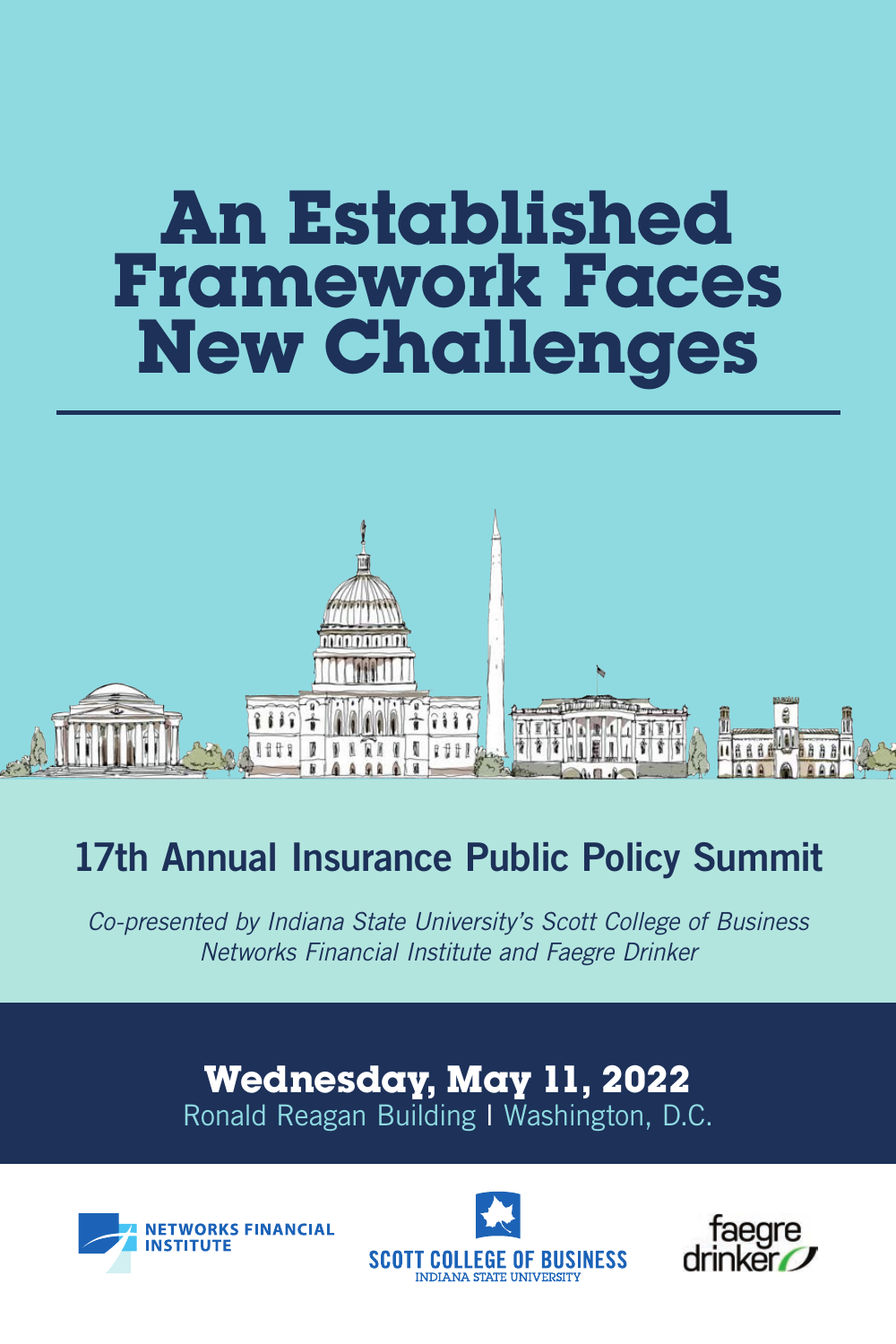# Agenda

# 17th Annual Insurance Public Policy Summit

# **An Established Framework Faces New Challenges**

# May 11, 2022 I 7:30 a.m.-3:00 p.m.

Ronald Reagan Building & International Trade Center, Rotunda Room, Washington D.C.

| $7:30 - 8:00$ a.m.   | <b>BREAKFAST</b>                                                                                                                                                                                                                                 |
|----------------------|--------------------------------------------------------------------------------------------------------------------------------------------------------------------------------------------------------------------------------------------------|
| $-8:30 a.m.$<br>8:00 | <b>OPENING REMARKS</b><br>Pat Hughes, Partner, Faegre Drinker<br>Dr. Deborah Curtis, President, Indiana State University<br>Karima Woods, Commissioner, District of Columbia<br>Department of Insurance, Securities, and Banking                 |
| $8:30 - 9:00$ a.m.   | <b>CAPITOL HILL Q&amp;A</b><br>Rep. French Hill (R-AR), Ranking Member, Subcommittee<br>on Housing, Community Development, and<br>Insurance, U.S. House Financial Services Committee<br>Moderator: Josh Andrews, Senior Director, Faegre Drinker |
| $-9.15$ a.m.<br>9:00 | <b>NETWORKING BREAK</b>                                                                                                                                                                                                                          |
| $9:15 - 10:00$ a.m.  | <b>FIO PRIORITIES &amp; PERSPECTIVES</b><br>Steven Seitz, Director, Federal Insurance Office, U.S.<br>Department of the Treasury<br>Moderator: Bob Mancuso, Partner, Faegre Drinker<br>Introductions: Kacey Stotler, Director, Faegre Drinker    |
| $10:00 - 10:30$ a.m. | <b>FEDERAL RESERVE &amp; THE INSURANCE LANDSCAPE</b><br>Tom Sullivan, Senior Associate Director,<br>Federal Reserve Board<br>Moderator: Sara Manske, Partner, Faegre Drinker<br>Introductions: Pat Hughes, Partner, Faegre Drinker               |
| $10:30 - 10:45$ a.m. | <b>COFFEE BREAK</b>                                                                                                                                                                                                                              |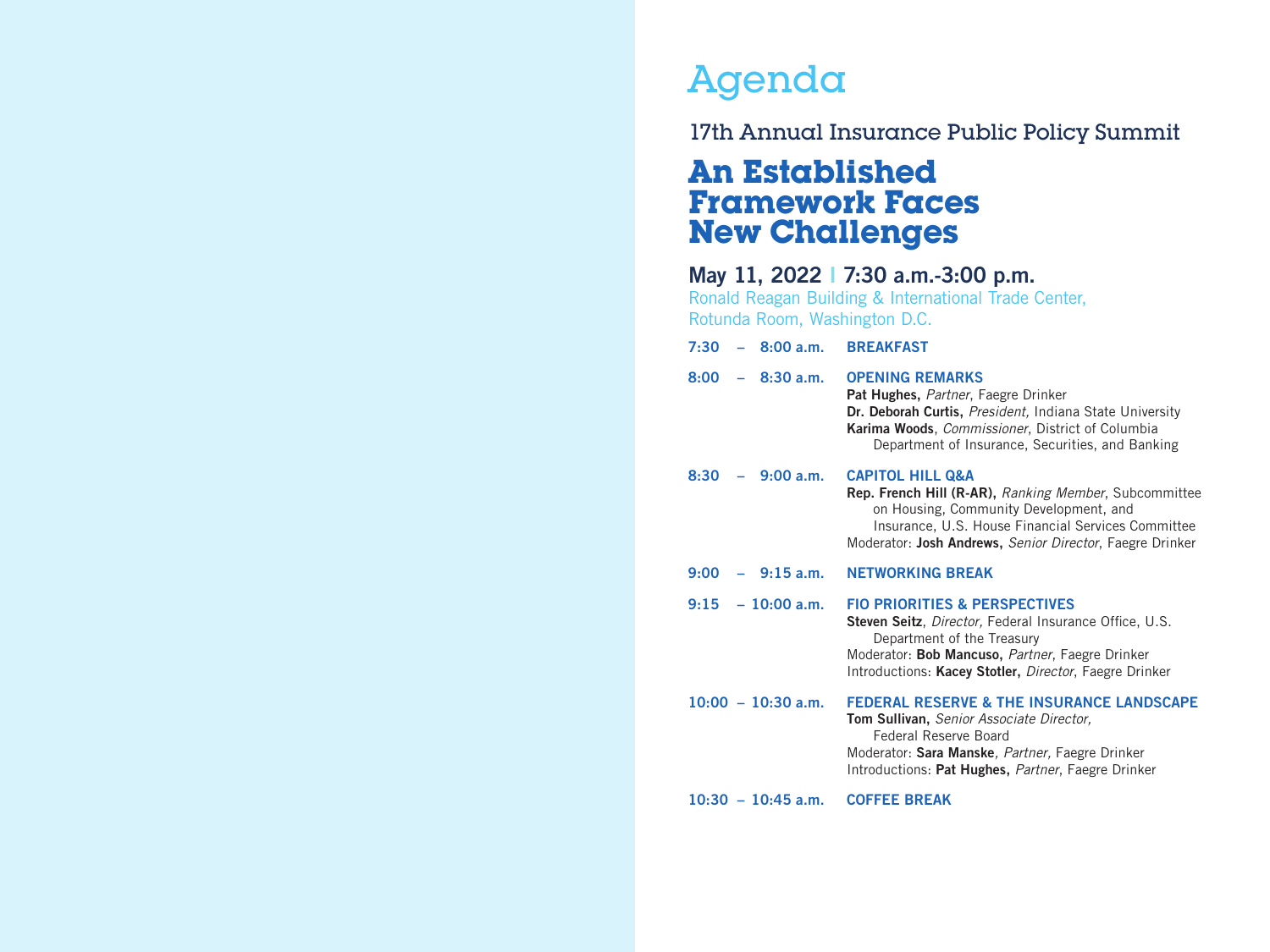| $10:45 - 11:30$ a.m.                            | <b>INDUSTRY OUTLOOK: LIFE &amp; ANNUITY</b><br>Jason Berkowitz, Chief Legal & Regulatory Affairs Officer,<br>Insured Retirement Institute (IRI)<br>Pat Reeder, Deputy General Counsel, American Council of Life<br>Insurers (ACLI)<br>Melissa Bova, Vice President of State Affairs, Finseca<br>Moderator: Shaunda Patterson-Strachan, Partner, Faegre<br>Drinker | 2:00<br>$-$ 2:45 p.m. | <b>INDUSTRY OUTLOOK: PROPERTY &amp; CASUALTY</b><br>Keri Kish, Director of Government Relations, Wholesale &<br>Specialty Insurance Association (WSIA)<br>Dave Snyder, Vice President, International Policy, American<br>Property Casualty Insurance Association (APCIA)<br>Tony Cotto, Director of Auto and Underwriting Policy,<br>National Association of Mutual Insurance Companies<br>(NAMIC)<br>Moderator: Sue Erhart, General Counsel, Great American |
|-------------------------------------------------|-------------------------------------------------------------------------------------------------------------------------------------------------------------------------------------------------------------------------------------------------------------------------------------------------------------------------------------------------------------------|-----------------------|--------------------------------------------------------------------------------------------------------------------------------------------------------------------------------------------------------------------------------------------------------------------------------------------------------------------------------------------------------------------------------------------------------------------------------------------------------------|
| $11:30 - 12:15$ p.m.                            | A CONVERSATION ON NAIC KEY GOALS<br>Dean Cameron, Director, Idaho Insurance Department<br>and President, National Association of Insurance                                                                                                                                                                                                                        | 2:45 p.m.             | Insurance Group<br><b>CLOSING REMARKS</b>                                                                                                                                                                                                                                                                                                                                                                                                                    |
|                                                 | Commissioners<br>Moderator: Mike Consedine, CEO, National Association of<br>Insurance Commissioners<br>Introductions: Danny Lewallen, Associate, Faegre Drinker                                                                                                                                                                                                   |                       | Dr. Terry Daugherty, Dean, Scott College of Business, Indiana<br><b>State University</b>                                                                                                                                                                                                                                                                                                                                                                     |
| $12:15 - 1:00$ p.m.                             | <b>LUNCH FEATURING ISU'S NFI SCHOLARS</b><br>Moderator: Dr. Terry Daugherty, Dean, Scott College of<br>Business, Indiana State University<br>Introductions: Rebecca Wray, Director, Gongaware Center,<br>Networks Financial Institute, Scott College of Business,<br>Indiana State University                                                                     |                       |                                                                                                                                                                                                                                                                                                                                                                                                                                                              |
| $1:30$ p.m.<br>1:00<br>$\overline{\phantom{m}}$ | THE POLITICAL VIEW: INSURANCE LOOKS TO THE<br><b>MIDTERMS</b><br>Kate Kiernan, Vice President, Government & Regulatory<br>Relations, Zurich North America<br>Saat Alety, Director, Federal Affairs and Public Policy, Allstate<br>Moderator: Tracey Laws, Senior Vice President, Head of<br>Government Affairs, Athene                                            |                       |                                                                                                                                                                                                                                                                                                                                                                                                                                                              |
| 1:30<br>2:00 p.m.<br>$\overline{\phantom{m}}$   | AI AND ALGORITHMS: PROMOTING INNOVATION AND<br><b>PROTECTING CONSUMERS</b><br>Kathleen Birrane, Commissioner, Maryland Insurance<br>Administration<br>Rep. Matt Lehman (R-IN), Majority Floor Leader, Indiana<br>House of Representatives<br>Moderator: Scott Kosnoff, Partner, Faegre Drinker                                                                    |                       |                                                                                                                                                                                                                                                                                                                                                                                                                                                              |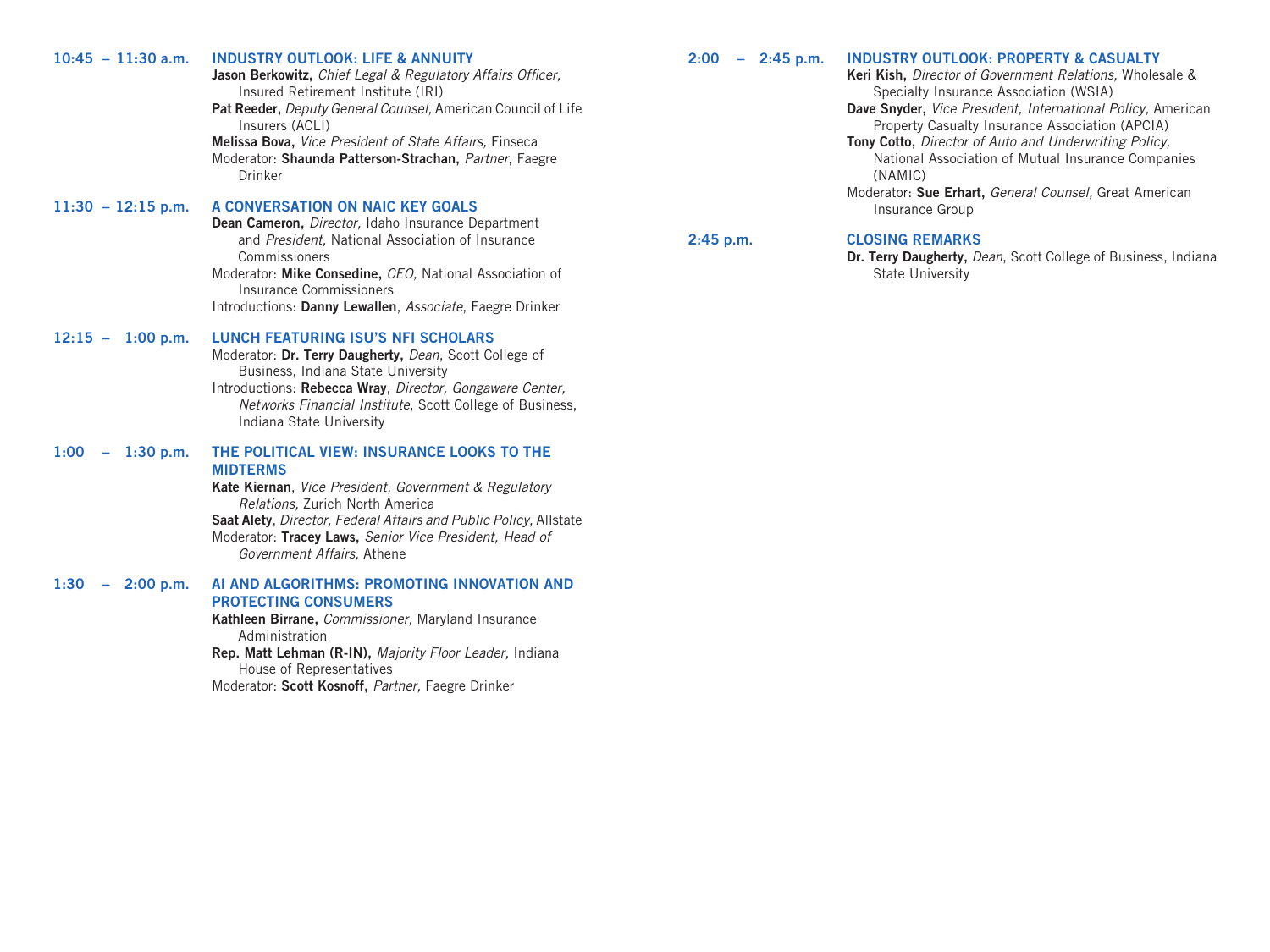# **Speakers** Jason Berkowitz

## **Saat Alety**

#### Director, Federal Affairs and Public Policy, Allstate



Saat Alety is the Director of Federal Affairs and Public Policy at Allstate, the nation's largest publicly held personal lines insurer, and heads the company's Washington office. Named to The Hill's Top Lobbyist list in 2020, Alety leads Allstate's advocacy efforts with Congress, the White House, and federal agencies, in addition to its public policy development at the federal, state, and local level.

Alety previously served as Majority Staff Director of the Subcommittee on

Housing, Transportation, and Community Development under U.S. Senator Tim Scott (R-SC), a senior member of the Senate Committee on Banking, Housing, and Urban Affairs. As Sen. Scott's senior policy advisor on financial services issues, Alety led efforts that resulted in the enactment of legislation to grow consumer access to banking services, prevent synthetic identity theft, and modernize mortgage credit standards.

Prior to his tenure as a Senate staffer, Alety spent almost three years as Communications Director to U.S. Representative Ed Royce (R-CA), Chairman of the House Foreign Affairs Committee. While spokesperson, Alety was also a Legislative Assistant to Rep. Royce for his housing and capital markets portfolio on the House Financial Services Committee.

In addition to his Capitol Hill experience, Alety has held positions with the Financial Services Roundtable (now Bank Policy Institute), the leading trade association for the financial services industry, and the Romney 2012 presidential campaign.

A native of Naperville, Illinois, Alety began his career in the office of U.S. Representative Judy Biggert (R-IL). He serves on the boards of directors for the National Network to End Domestic Violence and College to Congress and the grant committee of The Allstate Foundation. Alety is also an alumni advisor to the Congressional Asian Pacific American Staff Association and recipient of its Jose M. Montano Jr. Award for "going above and beyond to sustain a pipeline of AAPI Hill staffers and leaders on the Hill."

## **Joshua L. Andrews**

#### Senior Director, Faegre Drinker



Josh Andrews helps clients identify and prepare for legislative challenges and opportunities on a wide range of issues. Drawing on his background as an operative in both chambers of Congress, he helps prepare and execute comprehensive federal affairs strategies that advance clients' goals. He advocates on clients' behalf before decision-makers on Capitol Hill, in the White House and within federal regulatory agencies. Josh advocates for clients before agencies including the U.S. Environmental Protection Agency (EPA) and the U.S. Departments of Agriculture and Energy. Josh has worked

on a wide range of regulatory reform issues facing the insurance and financial services industry.

#### Chief Legal & Regulatory Affairs Officer, Insured Retirement Institute



As Chief Legal & Regulatory Affairs Officer at the Insured Retirement Institute, Jason Berkowitz provides leadership and support for IRI member company priorities before federal and state policymakers, including the Securities and Exchange Commission (SEC), the Financial Industry Regulatory Authority (FINRA), the Department of Labor (DOL), the state insurance and securities departments, and state legislatures.

Berkowitz leads industry efforts on major regulatory initiatives applicable

to the lifetime income industry and is the primary author of IRI's comment letters regarding various regulatory proposals. He led IRI's engagement with respect to the DOL fiduciary rule, and he remains at the forefront of IRI's engagement on standard of conduct activities at the SEC, the National Association of Insurance Commissioners (NAIC), and across the states.

Berkowitz joined IRI in October 2012, serving as the association's Vice President & Counsel for Regulatory Affairs until March 2019, when he was promoted into his current role.

## **Kathleen A. Birrane**

#### Commissioner, Maryland Insurance Administration



Kathleen A. Birrane was appointed Maryland Insurance Commissioner by Governor Larry Hogan in May 2020.

Prior to her appointment, Commissioner Birrane was a partner in the Insurance Sector and Litigation and Regulatory Practice Group at the global law firm of DLA Piper LLP (US), where her practice focused on insurance and reinsurance transactions, regulatory compliance and related litigation. She represented clients with respect to business-conduct and financial

investigations and internal audits; acquisition and asset diligence; corporate reorganizations and restructurings; corporate governance and compliance program design; and the analysis of issues related to the use of technology, predictive modeling/big data, and artificial intelligence in the insurance sector. Commissioner Birrane also represented departments of insurance and receivers in connection with delinquency proceedings.

From 2002 until 2007, Commissioner Birrane served in the Maryland Office of the Attorney General in the statutory position of Principal Counsel to the Maryland Insurance Administration. In that role, she managed all of the legal work of the agency, both in its capacity as regulator and as a unit of state government. During her tenure as Principal Counsel, she served on numerous work groups and task forces of the National Association of Insurance Commissioners. After leaving the OAG, and before joining DLA Piper, Commissioner Birrane was a Senior Vice President and General Counsel of portfolio companies owned by major hedge funds that specialized in asset consulting, acquisition, diligence, and the servicing of insurance-linked investments.

Commissioner Birrane began her legal career as a law clerk at the Baltimore law firm Kramon & Graham P.A. which elected her a shareholder in 1995. Her practice at K&G encompassed a broad range of civil, criminal, and regulatory matters, with a focus on complex commercial litigation, insurance coverage disputes, ERISA, and insurance regulatory matters.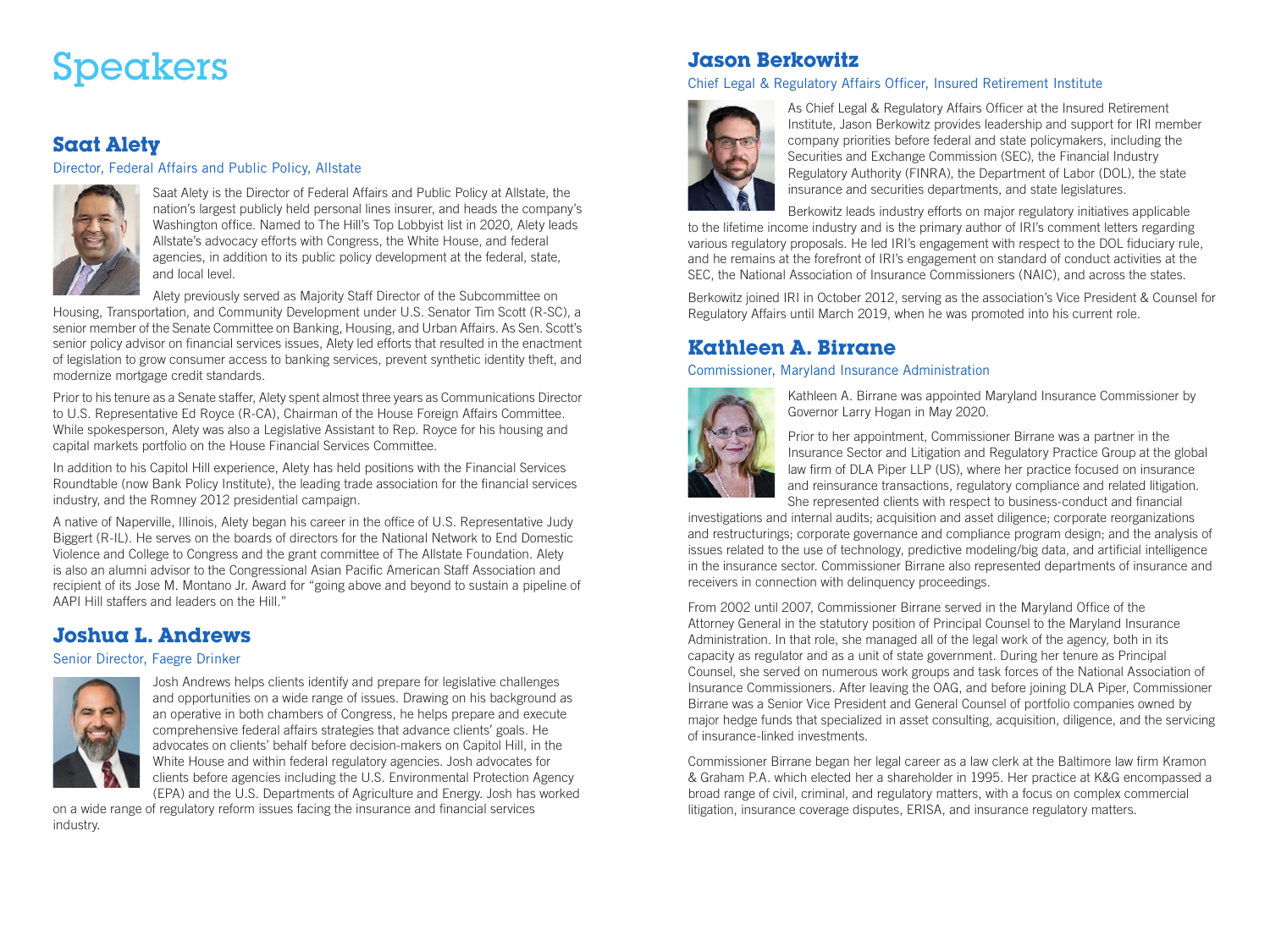In 2019, Governor Hogan appointed Commissioner Birrane to the University of Maryland Medical System Board of Directors, where she served as chair of the Governance and Nominations Committee before resigning upon her appointment as Commissioner. She is a member of numerous community and nonprofit organizations, including the Baltimore Bar Foundation, Baltimore Area Women in Action, Catholic Charities of Baltimore, and the United Way of Central Maryland, where she serves on the Executive Committee of Women United.

## **Melissa Bova**

Vice President of State Affairs, Finseca



Melissa Bova joined the Finseca Government Affairs team in November, 2021 as its first Vice President of State Affairs. Her job is to help Finseca better engage and advocate for the profession and for financial security for all with state policymakers, the National Association of Insurance Commissioners (NAIC) and the National Council of Insurance Legislators (NCOIL). She is charged with building out Finseca's state advocacy strategy as well as regularly coordinating with Finseca members on engagement and

involvement at the state level.

Melissa has 15 years of state advocacy experience. Her previous roles include work at a statewide lobbying firm that represented clients ranging from Fortune 500 corporations to nonprofits, as communications director for the beverage industry, and, during the 10 years prior to joining Finseca, as a successful advocate for the hospitality industry. Melissa is a graduate of Gettysburg College and lives in Harrisburg, PA with her dog, Macey.

## **Dean Cameron**

#### Director, Idaho Insurance Department and President, National Association of Insurance **Commissioners**



Dean Cameron was reappointed by Governor Brad Little to serve as Director of the Idaho Department of Insurance, effective January 4, 2019. Director Cameron was first appointed serve by Governor C.L. "Butch" Otter, effective June 15, 2015. Since his appointment, Director Cameron has been active in the National Association of Insurance Commissioners (NAIC), serving as Chair of the Western Zone, Chair of the Annuity Suitability Working Group, Chair of the NAIC B Committee on Health Insurance and Managed Care, and

the B/E Long-Term Care Task Force. He was voted President-elect of the NAIC during its 2020 Fall Meeting. He currently serves as NAIC President. Director Cameron is a third-generation insurance agent working for 32 years, and has 28 years of experience serving in state government with 25 years in the Idaho State Senate. He and his wife, Linda, have three children and six grandchildren.

## **Michael F. Consedine**

#### CEO, National Association of Insurance Commissioners



Michael F. Consedine serves as the NAIC's Chief Executive Officer. As CEO, he principally focuses on strategic planning, policy development and implementation in the areas of state, federal and international affairs and relations. He advocates for NAIC members and represents their interests before federal and international policymakers, state government associations, and consumer and industry groups. Consedine is also responsible for management of the NAIC's Executive Office and staff.

Consedine currently serves as an Executive Committee Member on the IAIS and speaks frequently on both domestic and international insurance matters. He is also on the advisory board for Plug and Play Tech Center and is very involved in both insuretech and fintech issues.

Before joining the NAIC in January 2017, Consedine served as the Global Head of Government and Policy Affairs at Aegon, one of the world's largest financial services companies with operations in 20 countries serving more than 30 million customers. At Aegon he led government relations in Europe, the Americas and Asia. Concurrently, Consedine was Senior Vice President, Deputy General Counsel, and Executive Director of Government Affairs of Aegon's U.S. subsidiary, Transamerica. In this role, he oversaw all aspects of the company's state and federal government relations activities.

Consedine has spent his entire career in the insurance industry as an attorney, regulator, and executive. Most notably, he served as the Insurance Commissioner for the Commonwealth of Pennsylvania from 2011 to 2015. While Commissioner, he was elected by his peers to serve as an officer of the NAIC as Secretary-Treasurer, Vice President and President-Elect. He served on a number of NAIC committees focused on both international and domestic matters, including as Chair of the International Insurance Relations (G) Committee, the Reinsurance (E) Task Force and the Health Care Reform Alternatives Working Group. In November 2011, the U.S. Treasury Department named him as one of the first members of the Federal Advisory Committee on Insurance, which advises the Federal Insurance Office on domestic and international policy. Consedine acted as the NAIC's representative to the U.S.-EU Insurance Dialogue Steering Committee, which was tasked with resolving mutual recognition/equivalency between the two biggest markets in the world. He was also active in the International Association of Insurance Supervisors (IAIS), where he served on their Executive Committee.

Earlier in his career, Consedine was a Partner at Saul Ewing LLP and was Vice-Chair of its Insurance Practice Group.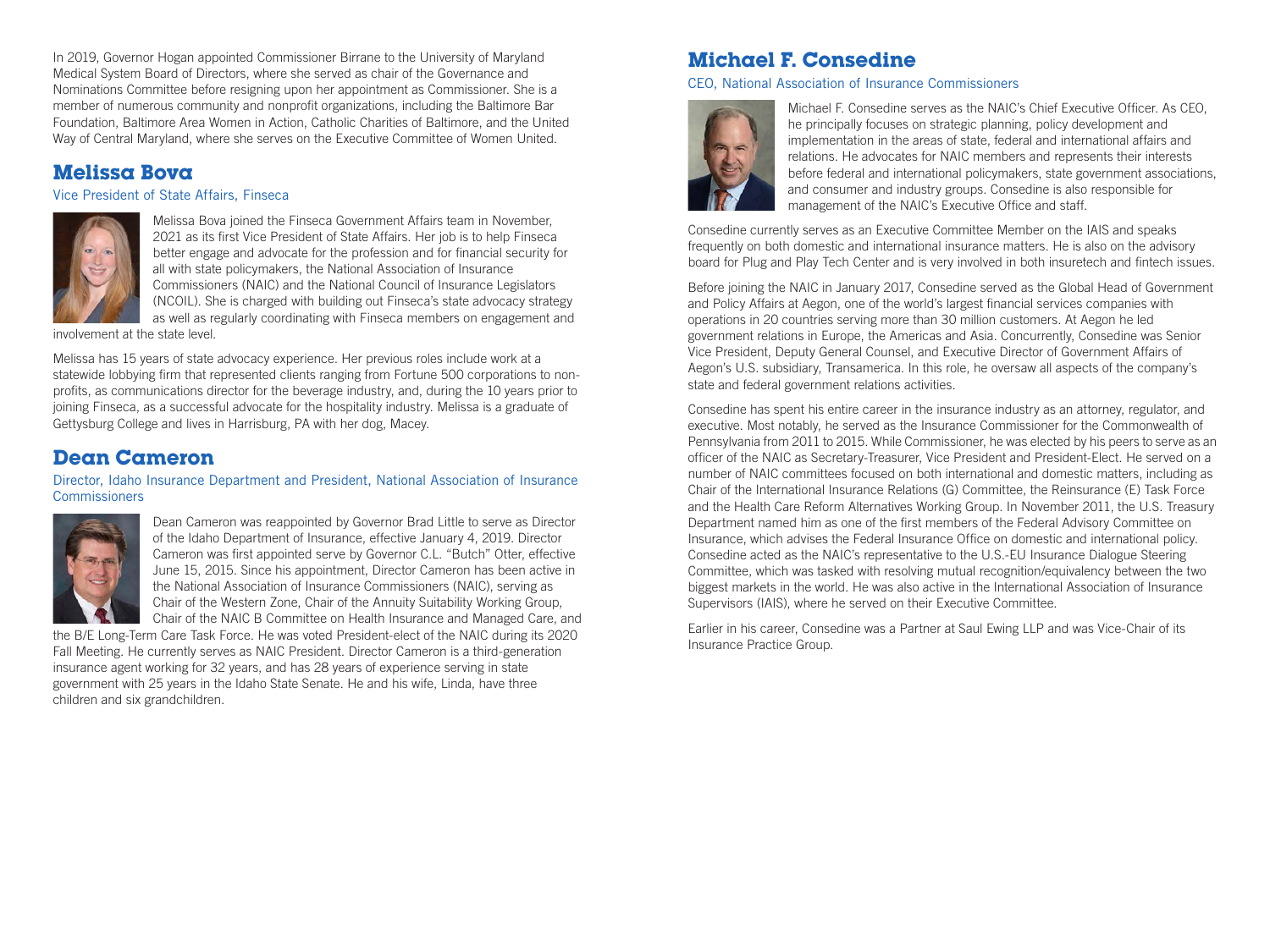# **Dr. Deborah Curtis**

President, Indiana State University



Deborah J. Curtis began her tenure as the twelfth president of Indiana State University on January 3, 2018. She is the first female and only the second graduate of Indiana State to serve as president. She came to Indiana State from the University of Central Missouri where she had served as provost and chief learning officer since 2012.

Prior to becoming provost at Central Missouri, Curtis served as dean of the College of Education at Illinois State University from 2006 to 2012, interim

dean from 2005 to 2006, and as director of the Cecilia J. Lauby Teacher Education Center and Clinical Experiences and Certification Processes from 2001 to 2005. She served on the faculty of Illinois State for 26 years, advancing to the rank of full professor.

Curtis earned her Ph.D. from Indiana State University in curriculum and instruction with specializations in secondary education and supervision of instruction. She holds a master's degree in music education from the University of Illinois and a bachelor's degree in music education from MacMurray College.

Throughout her career, Curtis has served her community and profession through engagement in a variety of service roles in Illinois, Missouri, and now Indiana. Some of these include the Terre Haute Chamber of Commerce Board, Terre Haute Competes, the Central Indiana Corporate Partnership, Indiana Chamber Board, Terre Haute Economic Development Corporation Board, Indiana Campus Compact Board, NCAA Division I Presidential Forum, and the Indiana Chamber 2025+ Task Force.

Curtis and her husband, Lynn, are the parents of five children and nine grandchildren. Lynn worked in public education for nearly 40 years as a teacher, coach, athletic director, principal and school district superintendent.

# **Tony Cotto**

Director of Auto and Underwriting Policy for the National Association of Mutual Insurance Companies (NAMIC)



Tony Cotto is Director of Auto and Underwriting Policy for the National Association of Mutual Insurance Companies (NAMIC), where he provides strategic counsel on all legislative and regulatory matters related to the auto line, underwriting freedom, and risk-based pricing to more than 1,500 member companies. Before joining NAMIC in 2020, Tony served as an Executive Advisor in the administration of Kentucky Governor Matt Bevin, overseeing legislative and regulatory reform efforts across more than 35

agencies and licensing boards, including the Department of Insurance.

Prior to that, Cotto advised insurers in private practice as a Managing Associate at the law firm of Frost Brown Todd, which followed a 5-year stint as Financial Policy and Legislative Counsel at the National Association of Insurance Commissioners. During his decade and a half in Washington, D.C., Cotto also served as Counsel to the U.S. Senate Permanent Subcommittee on Investigations advising the ranking member at the time, Dr. Tom Coburn, R-Okla., and as Associate General Counsel at the U.S. Department of Commerce in the George W. Bush administration.

Cotto earned his J.D. from The George Washington University Law School and his bachelor's degree in political science from Yale University. He lives in Louisville, Kentucky, with his wife Becca and daughter Hannah.

# **Dr. Terry Daugherty**

Dean, Scott College of Business, Indiana State University



Dr. Terry Daugherty is the Dean of the Scott College of Business at Indiana State University and an expert in digital marketing, consumer psychology, and behavioral research.

Having previously served on the faculty at Vanderbilt University, The University of Texas at Austin, and The University of Akron, Terry has authored over 70 intellectual contributions while presenting his work at leading academic conferences worldwide. He is the past Editor-in-Chief of

the Journal of Interactive Advertising for the American Academy of Advertising and Co-Editor of a Special Issue on Neuromarketing for the European Journal of Marketing.

## **Sue A. Erhart**

#### General Counsel, Great American Insurance Group



Sue currently serves as General Counsel of Great American Insurance Group and Vice President of American Financial Group, the holding company of Great American. Great American Insurance Group provides their customers with innovative and specialized insurance solutions, designed to serve the niche marketplaces they know well. With 150 years in business, Great American has deep expertise and the financial strength that has helped build their foundation of success.

In Sue's current role, she is responsible for leading Legal, Risk Management, and Compliance for Great American's business operations. She is also responsible for Enterprise Risk Management and Enterprise Information Security for American Financial Group.

# **The Honorable French Hill (R-AR)**

Ranking Member, Subcommittee on Housing, Community Development, and Insurance, U.S. House Financial Services Committee



A ninth-generation Arkansan, French Hill is the 22nd Member of Congress to represent central Arkansas in the U.S. House of Representatives. He was elected on November 4, 2014, and began his first congressional term in the 114th Congress on January 3, 2015. He won reelection to serve in the 115th, 116th, and 117th sessions of Congress.

He is a member of the U.S. House Committee on Financial Services where he serves as Ranking Member of the Subcommittee on Housing, Community

Development and Insurance. Rep. Hill serves alongside Senator Pat Toomey (R-Pa.) on the Congressional Oversight Commission established by the CARES Act to monitor the Treasury's response to COVID-19. In 2021, Rep. Hill was appointed as one of two Congressional Representatives to the 76th United Nations General Assembly.

Prior to his congressional service, Rep. Hill was actively engaged in the Arkansas business community for two decades as a commercial banker and investment manager. He was founder, chairman, and chief executive officer of Delta Trust & Banking Corp., which was headquartered in Little Rock and merged with Arkansas-based Simmons First National Corp.

Prior to his community banking work in Arkansas, Rep. Hill served as a senior official in the administration of President George H.W. Bush. From 1989 until 1991, Rep. Hill served as Deputy Assistant Secretary of the Treasury for Corporate Finance, where one of his key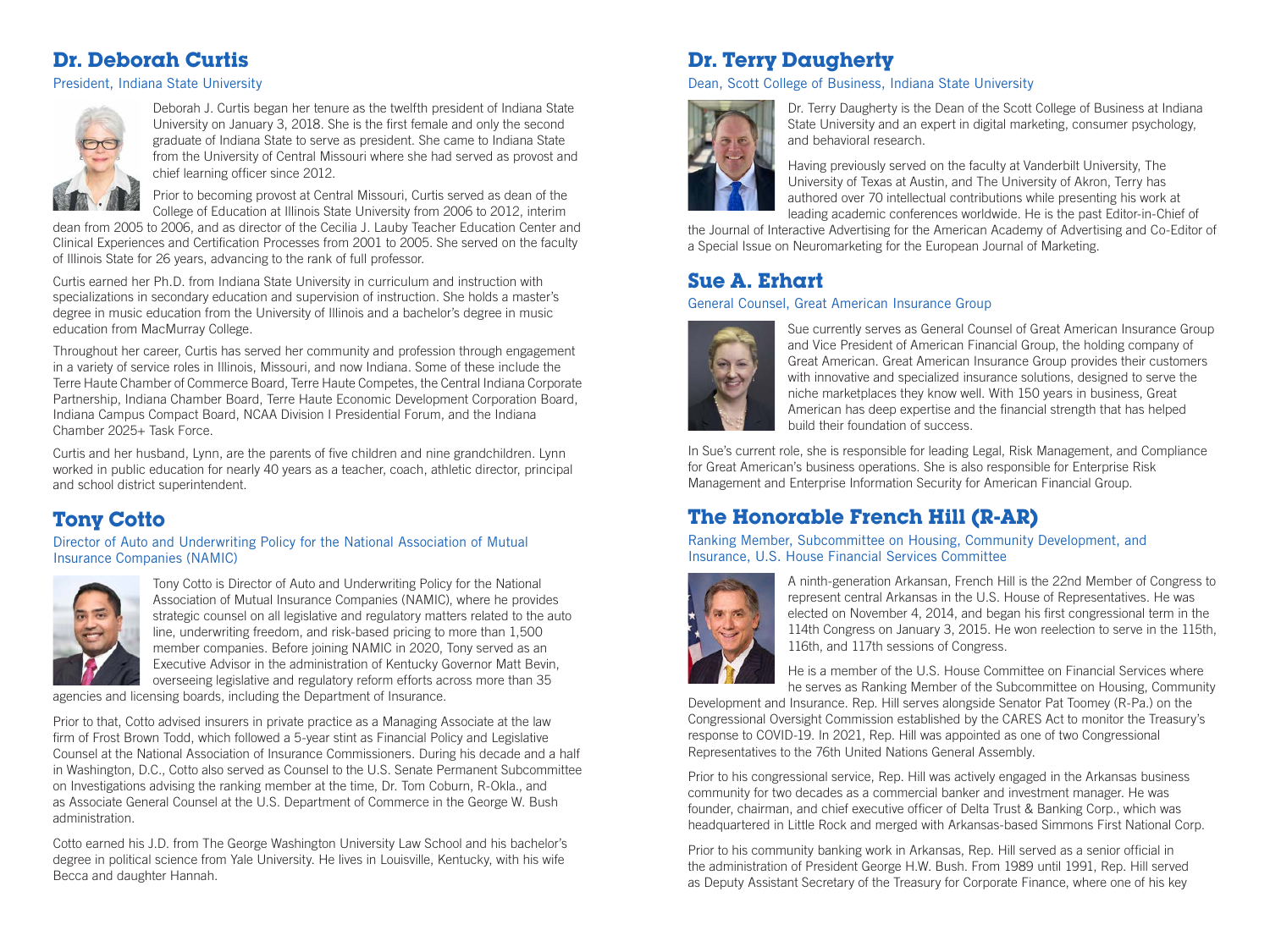assignments was representing the United States as a negotiator in the historic bilateral talks with Japan known as the Structural Impediments Initiative (SII).

After the fall of the Berlin Wall, Rep. Hill led the design of U.S. technical assistance to the emerging economies of eastern and central Europe in the areas of banking and securities. In 1991, at the age of 34, President Bush appointed Mr. Hill to be Executive Secretary to the President's Economic Policy Council (EPC), where he coordinated all White House economic policy. For his leadership and service at the Treasury and the White House, Rep. Hill was awarded the Distinguished Service Award by U.S. Secretary of the Treasury Nicholas Brady in January 1993. Prior to his Executive Branch Service, from 1982 until 1984, Rep. Hill served on the staff of then-U.S. Senator John Tower (R-TX) as well as on the staff of the U.S. Senate Committee on Banking, Housing, & Urban Affairs.

Throughout his career, Rep. Hill has been active in civic affairs. He is a past president of the Rotary Club of Little Rock and served as the 2013 chairman of the Little Rock Regional Chamber of Commerce.

He has received numerous awards and recognition for his longtime support of the Boy Scouts of America, the arts and humanities, tourism, and historic preservation in Arkansas. He is an avid outdoorsman.

Rep. Hill is a magna cum laude graduate in Economics from Vanderbilt University. He and his wife, Martha, have a daughter and a son. The Hill family resides in Little Rock.

## **Patrick D. Hughes**

#### Partner, Faegre Drinker



Pat Hughes is a strategic advisor, public policy advocate and regulatory attorney for insurance industry clients across all product lines and services. Clients turn to Pat when important regulatory, legislative and policy matters in various arenas create challenges or opportunities for their businesses. He leads a dynamic, multi-jurisdictional Faegre Drinker regulatory and government affairs team that deploys proactive national and local regulatory and public policy strategies where clients' needs are most complex and significant.

#### **Kate Kiernan**

#### Vice President, Government and Regulatory Relations, Zurich North America



Kate Kiernan, Vice President, Government & Regulatory Relations has been with Zurich North America since August 2021. Zurich has over 148 years of experience managing risk and supporting resilience. Founded in Switzerland in 1872, Zurich expanded to North America in 1912 and grew into a leading provider of commercial property-casualty insurance solutions and services in the U.S. and Canada. Today, we serve more than 25 industries, from agriculture to technology.

Prior to joining Zurich, Ms. Kiernan worked for over 11 years with the American Council of Life Insurers (ACLI) where she co-managed the State Relations department, a 26-member team of state legislative advocates and regulatory compliance service professionals and led industry legislative and regulatory relationships in a number of states as well as with the National Conference of Insurance Legislators (NCOIL) and the National Association of Insurance Commissioners (NAIC). Ms. Kiernan also served as Deputy of the Policy Development Team and staffed the ACLI Privacy Committee charged with ensuring that legislative and regulatory

developments on issues related to the confidentiality and security of data and personal information were responsive to member company information needs.

Ms. Kiernan previously worked as Assistant Vice President & Counsel for MassMutual Financial Group. In this position she represented the company before legislators and regulators in the company's domestic jurisdictions of Connecticut and Massachusetts; worked with associations including the NAIC, NCOIL, Republican Governors Association (RGA) and ACLI; led the company's relations with several state insurance trade associations; and served on the Boards of three guaranty associations.

Ms. Kiernan also worked for the Connecticut Insurance Department, Connecticut Office of Policy & Management, Connecticut Department of Public Health, and the Connecticut General Assembly's Senate Republican Office.

Ms. Kiernan received her B.A. in English from Mount Holyoke College and her J.D. from the University of Connecticut School of Law.

## **Keri Kish**

#### Director of Government Relations, Wholesale & Specialty Insurance Association



Keri Kish has served as the Director of Government Relations for WSIA since August 2017 and joined NAPSLO in July 2012. She is responsible for implementing the membership's government relations and legislative advocacy program and helping interested firms become new members of WSIA. Keri is a liaison and advocate for the association to federal and state legislative and regulatory entities, as well as acting as a compliance resource for members.

Keri joined the association after six years with the National Association of

Insurance Commissioners (NAIC). While at the NAIC, Keri served as Antifraud Counsel, providing legal and staff support to various regulatory task forces and working groups, including the Antifraud Task Force, Investigations of Life/Annuity Claims Settlement Practices Task Force and Limited Medical Benefit Plan Working Group She worked closely with state insurance regulatory officials, federal agencies, and other insurance-related associations on behalf of NAIC and its members.

Prior to the NAIC, Keri worked for Kansas Insurance Commissioner Sandy Praeger as a staff attorney. During her time at the Kansas Insurance Department, Keri was responsible for administering the Kansas Workers Compensation Fund, working with 100 contract attorneys concerning 4,000 open cases involving the \$50+ million-dollar fund. Keri started her legal career as a prosecuting attorney in Dodge City, KS as an Assistant Ford County Attorney. She was responsible for the prosecutions of adult and juvenile offender criminal cases, gang-related crimes and the care and treatment of impaired individuals. Keri also presented oral arguments in appeals on behalf of the State of Kansas before the Kansas Supreme Court.

Keri is graduate of the University of Kansas with a B.A. in Political Science and Pre-Law. She obtained her J.D. from The Washburn University School of Law and is a member of the Kansas and Missouri bars. She completed the Association of Corporate Counsel Mini-MBA program at Boston University. She was a member of the inaugural class of the Dwight D. Eisenhower Excellence in Public Service Series and was twice selected to attend the U.S. Department of Justice National Advocacy Center in Columbia, SC.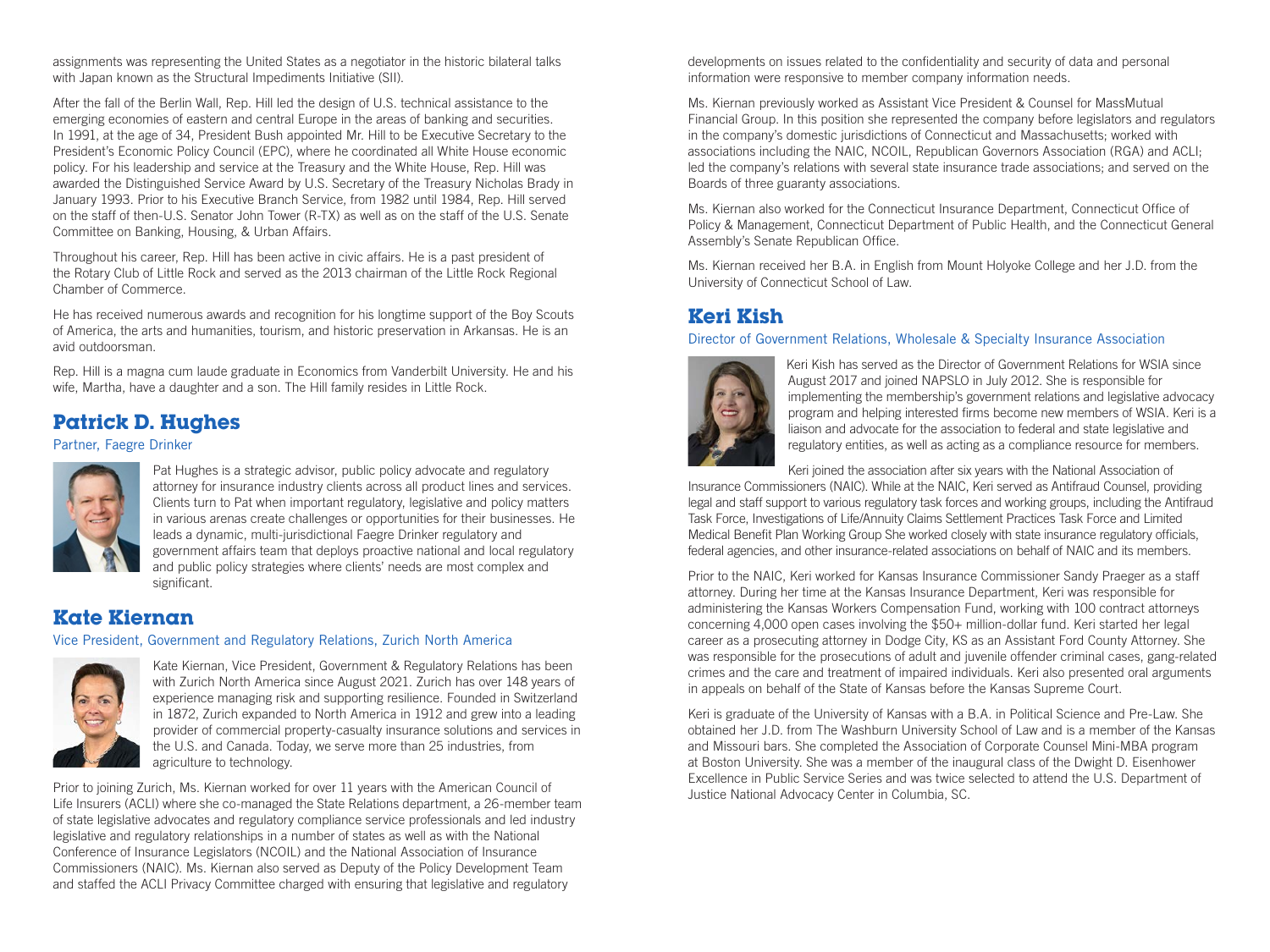## **Scott M. Kosnoff**

Partner, Faegre Drinker



Scott Kosnoff is co-chair of the firm's AI and algorithmic decision-making (AI-X) team. He is a top-notch regulatory, transactional and public policy counselor who is trusted by regulators and industry alike. Among other things, he helps clients stay on top of the emerging standards and regulations relating to artificial intelligence, big data and algorithms. Working with the firm's data consulting subsidiary, Scott helps organizations assess their algorithms for unintended bias. He also helps clients implement a risk management framework and minimize their risk of regulatory, litigation and reputational exposure.

## **Tracey Laws**

#### Senior Vice President & Head of Government Affairs, Athene



Ms. Laws has over 20 years of experience providing legal, strategic, and lobbying counsel and services. She is responsible for establishing and advocating the RAA's public policy positions.

Tracey has advocated to Congress to streamline industry solvency regulation, resulting in favorable provisions in the Dodd-Frank Act and elevating the organization's impact. She oversees all legal matters in the association, including drafting of amicus briefs, legislation and regulations, and handling

antitrust, administrative, corporate, political action committee and personnel issues.

Tracey previously was a partner at the law firm of Chadbourne & Parke LLP concentrating on reinsurance matters.

Ms. Laws is a member of Mealey's 2006 Insurance Advisory Council, the AIDA Reinsurance & Insurance Society Law Committee and the ABA's TIPS Federal Involvement in Insurance Regulation Modernization Task Force. Ms. Laws is also a Board member of the Institute for Global Environmental Strategies.

Ms. Laws received her B.A. from the College of William and Mary and her J.D. from the University of Virginia. Ms. Laws is licensed to practice law in Texas and District of Columbia.

## **Rep. Matt Lehman (R-IN)**

#### Majority Floor Leader, Indiana House of Representatives



Rep. Matt Lehman has been an independent insurance agent for over 30 years and is a partner with Bixler Insurance Inc. in Berne, IN.

Rep. Lehman was first elected to the Indiana House of Representatives in 2008 after serving 14 years on the Adams County Council. He represents the 79th district which includes all or parts of Adams, Wells and Jay Counties.

Rep Lehman has served as the House Majority Floor Leader since 2015, having served prior as the Deputy Speaker Pro-tem and the Chair of the

House Insurance Committee. He currently serves on the Financial Institutions and Insurance Committee, Public Policy Committee, and Public Health Committee, and is an appointed member of the Legislative Council.

Rep. Lehman has been an active member of NCOIL (National Council of Insurance Legislators) since 2010, serving as chair of multiple committees, and in 2021 finished a two-year term as President. He currently is on the executive committee as Past President.

Representative Lehman is a lifelong Hoosier and lives in Berne, IN with his wife Joye. They are the parents of three grown daughters and two grandsons.

# **Daniel L. Lewallen**

Associate, Faegre Drinker



Danny Lewallen helps clients navigate complex transactions and regulations in an ever-changing insurance regulatory landscape. Danny is heavily engaged with the insurance group's government relations and public policy activities. From meeting with regulators to staying on top of the latest state and federal developments, he strives to ensure that clients are up-to-date on emerging issues and can accomplish their business goals. His experience includes advising clients on various regulatory and transactional issues.

## **Robert J. Mancuso**

#### Partner, Faegre Drinker



Bob Mancuso represents and counsels clients on a variety of insurance matters in New York and across the country. He has assisted clients with various product developments and filings, regulatory compliance and enforcement, investigations, and licensing matters. Bob has been actively monitoring various ESG developments and providing corresponding counsel to insurers on those issues.

# **Sara K. Manske**

#### Partner, Faegre Drinker



Sara Manske advises clients on international and U.S. domestic insurance matters. In particular, she counsels insurers, HMOs and regulators on corporate, transactional and regulatory matters. She has helped multiple Fortune 50 companies reach their goals and overcome their biggest obstacles. Over the last decade, Sara has advised clients on the everchanging international insurance standards, including how those changes will impact both domestic-only and internationally active insurers. Sara also has counseled insurers and regulators on artificial intelligence, Big Data and

algorithms, including evolving standards and ethical considerations. Sara has presented to several departments of insurance on this topic, with other such meetings to follow. Sara stays on top of the latest international insurance developments. She advises clients on (and helps clients prepare for) international regulatory and solvency developments, including group-wide supervision, the development of international capital standards and activities based on financial stability regulation. She has extensive experience with international dialogue as it pertains to insurance guarantee schemes domestically and in the EU. Also, she attends international regulatory and standard-setting meetings, including the National Association of Insurance Commissioners, the International Association of Insurance Supervisors and the Financial Stability Board.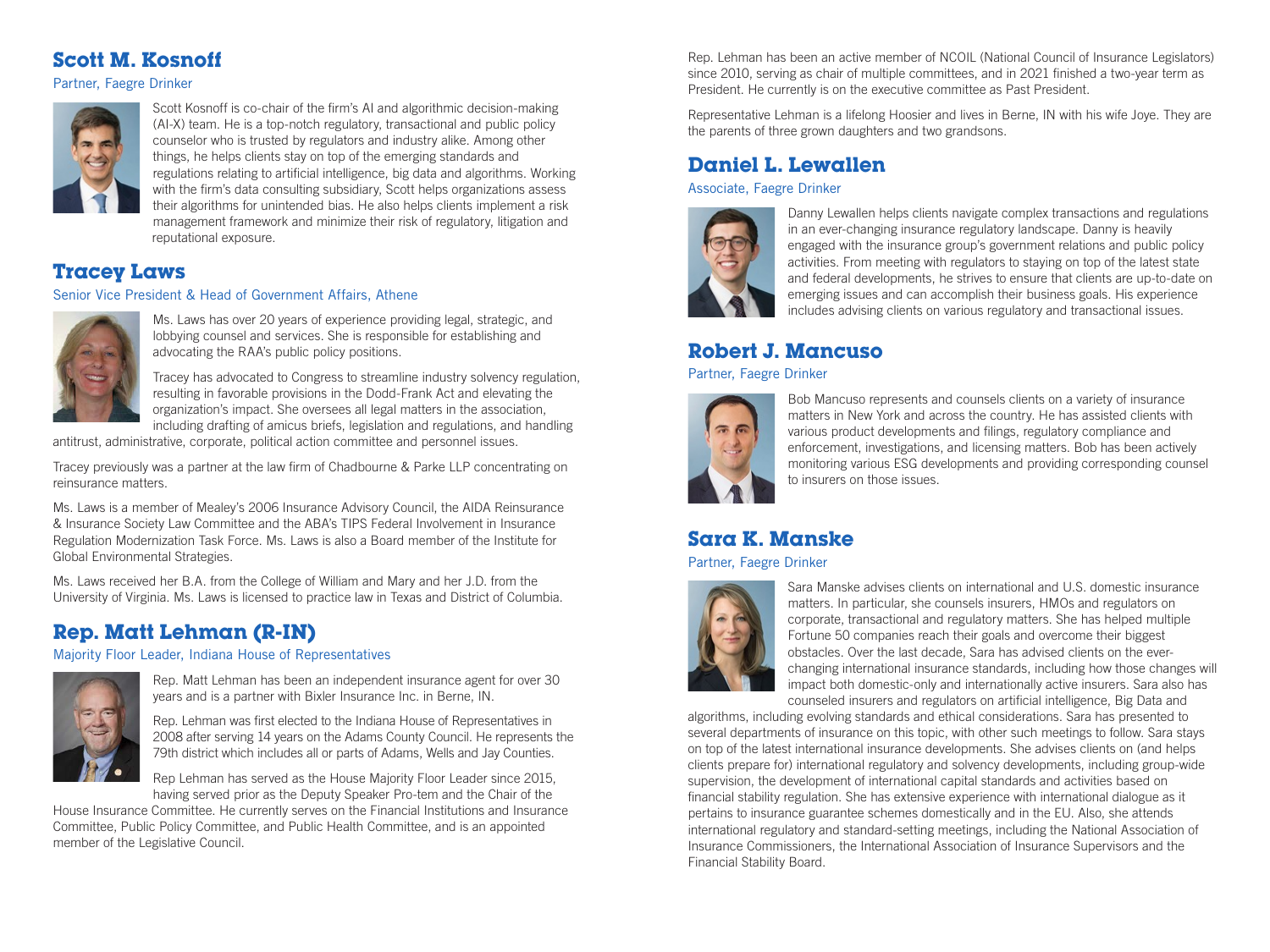## **Shaunda Patterson-Strachan**

Partner, Faegre Drinker



For more than 20 years, Shaunda Patterson-Strachan has represented life insurance and financial services companies in class action and high-stakes litigation throughout the United States related to the development, marketing, sale and administration of their fixed, variable and indexed life insurance, annuity and other financial products. Shaunda also assists life insurance clients in identifying, evaluating, and mitigating litigation risks. Consistent with this experience, for years Shaunda has been a regular speaker at national bar

and industry conferences and has authored pieces on topics relevant to litigation and emerging issues impacting the life insurance industry.

## **Patrick Reeder**

#### Deputy General Counsel, American Council of Life Insurers (ACLI)



Pat Reeder is the Deputy General Counsel of the American Council of Life Insurers (ACLI). He is a trial lawyer, business leader, and national lobbyist with more than 30 years of experience in government affairs, litigation, regulatory compliance, and strategic business transactions with a focus in highly regulated industries. Over his career, Pat has used his deep and diverse business experience and personal advocacy skills to help clients resolve complex business and regulatory problems. Pat received a Bachelor of Arts

degree in Broadcast Journalism from Penn State University and he earned his Juris Doctor, magna cum laude, from Widener University School of Law. Pat and his wife, Renee, live in Washington, D.C. They have two children and one grandson. In addition to providing pro bono legal services to children and families in need, Pat serves as the music director of a youth-based community theater and is an accomplished worship leader and musician.

# **Steven E. Seitz**

Director, Federal Insurance Office, U.S. Department of the Treasury



Steven E. Seitz is the Director of the Federal Insurance Office (FIO) in the U.S. Department of the Treasury and leads FIO's domestic and international work.

FIO monitors all aspects of the insurance industry, including access to affordable insurance for traditionally underserved communities and consumers, minorities, and low- and moderate-income persons. FIO also coordinates federal efforts and develops federal policy on prudential aspects of international insurance matters, including representing the United States

at the International Association of Insurance Supervisors (IAIS) and negotiating covered agreements with foreign governments and authorities. FIO also administers the Terrorism Risk Insurance Program. Additionally, FIO is authorized to collect and disseminate data and information on and from the insurance industry.

Steven serves as a non-voting member of the Financial Stability Oversight Council. At the IAIS, Steven is a member of the Executive Committee and is Vice Chair of the Macroprudential Committee. Steven also represents FIO at the Network for Greening the Financial System, the Sustainable Insurance Forum, and in other bilateral and multilateral international insurance matters.

Steven previously served as the Deputy Director of FIO. Among other roles, Steven worked in Treasury's Office of the Assistant General Counsel (Banking and Finance) prior to joining FIO.

Steven holds a B.A. from Cornell University and a J.D. from The University of Chicago Law School.

# **David F. Snyder**

Vice President, International Policy, Property Casualty Insurers Association of America (PCI)



David F. Snyder is Vice President, International Policy, for the Property Casualty Insurers Association of America (PCI) in which capacity he covers international and domestic insurance regulatory and trade issues. He represents PCI members before numerous international, federal and state legislative and regulatory bodies. Mr. Snyder graduated magna cum laude from Dickinson College and earned his law degree from the George Washington University Law School. He is admitted to practice in three

jurisdictions and is a Chartered Property and Casualty Underwriter.

Previously, Mr. Dave Snyder served as the vice president and associate general counsel of public policy for the American Insurance Association (AIA). His portfolio specialized in international trade, insurance regulatory issues, transportation insurance, and legal reform. In addition to his leadership at AIA, Snyder worked for both Nationwide Insurance and State Farm Insurance Company. Prior to these positions, he served the Commonwealth of Pennsylvania in a number of legal and legislative roles.

His state and federal government experience includes appellate and civil litigation as well as administrative law. David is serving his sixth term as a Falls Church, Va. City Council Member, having served as mayor and vice mayor. He chairs the National Capital Region Emergency Preparedness Council and has chaired Washington, D.C. metropolitan region transportation and environmental boards. In 2010, he received the Washington Metropolitan Area's highest award for regional leadership, having chaired transportation and environmental bodies and served on the Emergency Preparedness Council.

# **Kacey E. Stotler**

#### Director, Faegre Drinker



Kacey Stotler serves the insurance industry as a consultant, strategic adviser, and public policy advocate. She helps clients plan and execute government and regulatory strategies, identify, and assess emerging regulatory developments and plan responses. She delivers on and leads national government relations and regulatory strategies through her engagement at the National Association of Insurance Commissioners, National Council of Insurance Legislators, and Republican and Democratic Governors Associations. She also keeps clients apprised of impactful federal legislative and regulatory activity.

## **Thomas R. Sullivan**

#### Senior Associate Director, Federal Reserve Board



Thomas Sullivan is a Senior Associate Director of the Federal Reserve, Board of Governors. Mr. Sullivan is a regulatory veteran who has a long record of achievement in public service and the private sector.

Mr. Sullivan's core responsibilities include input into the strategic direction and development of the Board's policies for the regulation and supervision of banks, holding companies, and their affiliates. His areas of responsibility include Mergers & Acquisitions, Accounting Policy, Bank Secrecy Act/Anti-

Money Laundering Policy, Insurance Policy, and Systems and Operational Resilience Policy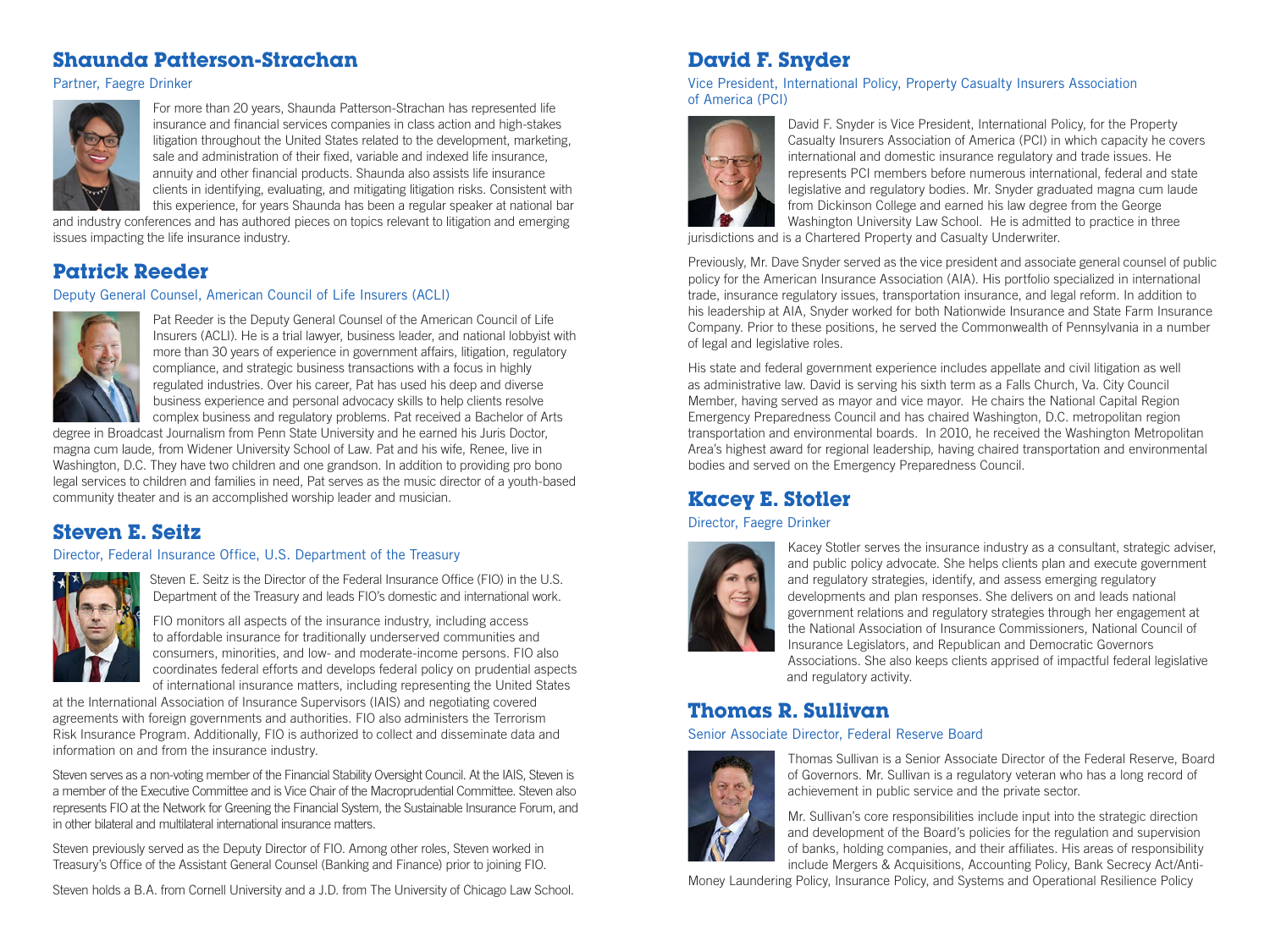sections. He is also responsible for the Policy group's talent management, communications, and other operational activities, and serves as a member of the S&R Group Coordinating Officer Team. He briefs the Chair, other members of the Board, and senior officials on matters of relevance in regulation. Mr. Sullivan has testified before Congress numerous times and is the Fed's key spokesperson on insurance industry matters, having appeared in broadcast and print media, as well as at numerous industry events and forums.

Previously, Mr. Sullivan was a Partner in the financial services regulatory consulting practice at one of the world's largest professional services firms.

Most notably, Mr. Sullivan served as Connecticut's 30th Insurance Commissioner beginning in 2007. As Commissioner, Sullivan, successfully guided his agency through the depths and challenges of the financial crisis, a time of significant stress for some regulated financial institutions within his dominion. Commissioner Sullivan was also an active member of the NAIC. He was instrumental in leading the NAIC's post-crisis introspection and further strengthening the regulatory regime design.

Mr. Sullivan has more than 30 years of experience in the financial services industry. He began his career at The Hartford, advancing through various positions of responsibility in management, leadership, and finally as an executive in the firm.

## **Karima M. Woods**

Commissioner, District of Columbia Department of Insurance, Securities, and Banking



Karima M. Woods was appointed Acting Commissioner of the District of Columbia Department of Insurance, Securities and Banking on January 21, 2020. The Council of the District of Columbia confirmed Woods as Commissioner on July 28, 2020.

Woods previously served as the Director of Business Development and Strategy in the Office of the Deputy Mayor for Planning and Economic Development (DMPED), where she provided strategic leadership, stakeholder engagement and

global outreach to the business community. Ms. Woods has held several positions within DMPED, including Deputy Director of Business Development and International Business Manager, where she helped to shape signature business development initiatives, attract foreign direct investment and establish new business relationships with international markets. Her leadership has led to the successful execution of the Mayor's economic strategy and helped to drive the District's business attraction and retention efforts across key business sectors.

Her work has also contributed to several policy outcomes, including increased investment in underrepresented entrepreneurs to address the human, social, and financial capital that entrepreneurs need to grow and expand. Ms. Woods has served on several boards and commissions, including the Mayor's Innovation Technology Inclusion Council, Washington DC Economic Partnership, Destination DC and the Greater Washington Board of Trade Council on Economic Development Officials.

Woods holds a MBA from George Washington University and B.A. in law and society from the University of California at Santa Barbara. Woods is married and lives with her husband and two daughters in Washington, D.C.

# About Indiana State University

For more than 150 years, Indiana State University has prepared a diverse student body for real-world opportunities and served a global community. Our commitment to inclusivity provides an inspiring environment for all who seek a college degree and ensures every student has access to an affordable education. Rooted in handson learning, our more than 100 undergraduate majors and 75-plus graduate and professional programs focus on personal growth and developing skills essential for success. Financial services is one of many distinctive programs at Indiana State, as it has achieved a national reputation for the quality of work produced while meeting state and national needs. To learn more, go to indstate.edu or call 800-GO-TO-ISU.

# About Scott College of Business

The Indiana State University Scott College of Business is dedicated to providing an internationally accredited professional education to qualified students at both the undergraduate and master's levels. Our primary focus is to provide an experiential learning environment that prepares students to take leadership roles in both public and private organizations. In tandem with this commitment, the College supports, encourages, and produces applied and educational research, development of relationships with the business community, and service to the region and the professions.

## About Networks Financial Institute

Networks Financial Institute at Indiana State University was founded in 2003 through a grant from Lilly Endowment Inc. NFI strives to facilitate broad, collaborative thinking, dialogue, and progress in the evolving financial services marketplace through student programs, research, and thought leadership. NFI is a leader in preparing students for careers in the financial services industry. NFI connects Indiana State's financial, business, and educational expertise and resources with today's needs in the financial services marketplace. NFI is a primary source for objective and applied research within the financial services industry. For more, go to isunetworks.org. #IPPSummit

# About Faegre Drinker

Faegre Drinker covers the insurance industry from every angle — leveraging experience, relationships, and insurance knowledge. With professionals representing an array of perspectives, we engage an integrated approach to the most complex regulatory, public policy, litigation, and transactional challenges. We understand this industry from an insider's point of view, maintaining deep roots and enduring relationships with key participants in the insurance industry, state regulators and local officials along with Congress, federal agencies and international standard-setters. We're problem-solvers for the country's leading insurance companies — and have sustained this reputation for nearly a century. Our valuable institutional knowledge enables us to anticipate challenges and innovate. We're business partners and collaborators, evolving with the industry to advance its goals.